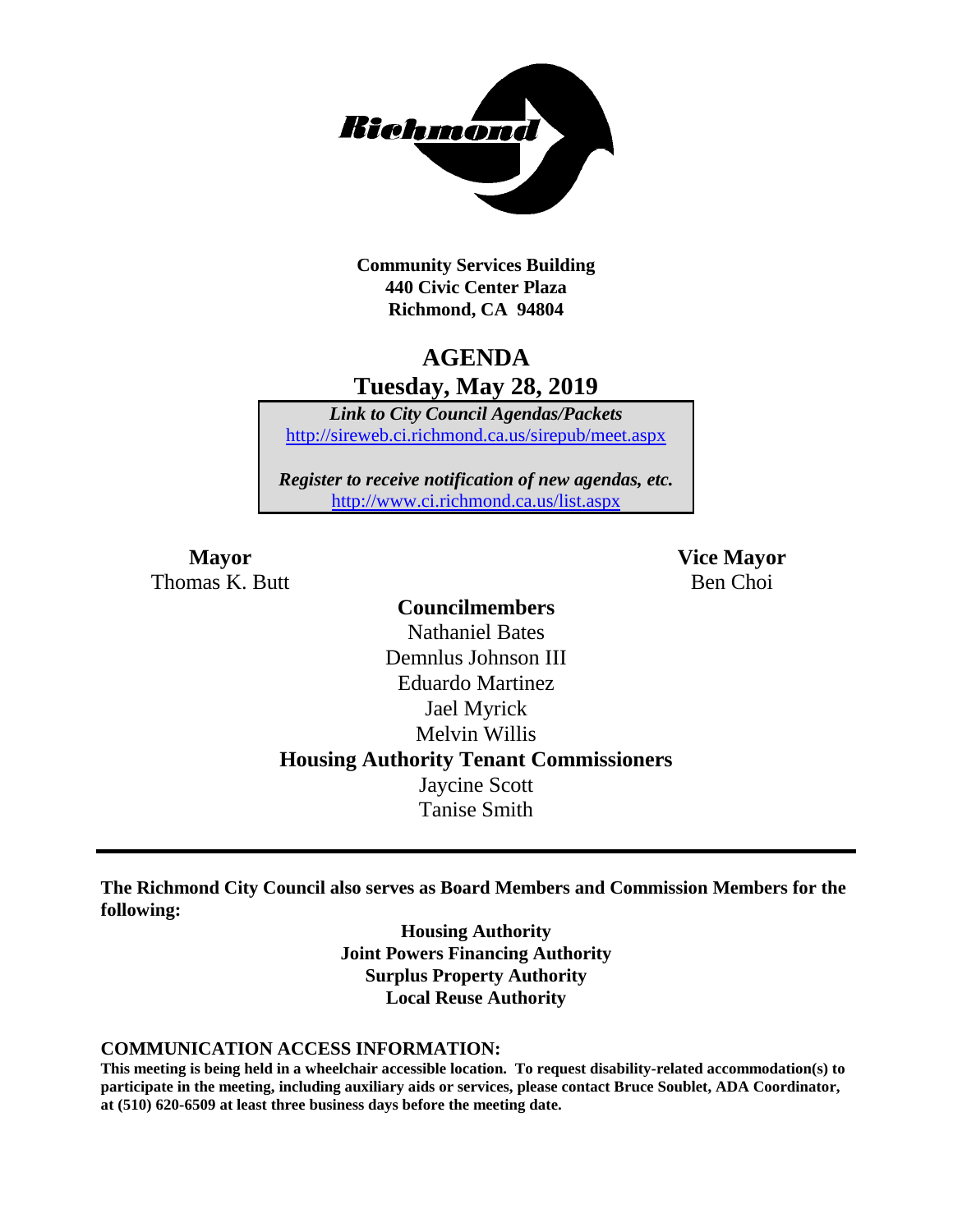# **MEETING PROCEDURES**

The City of Richmond encourages community participation at its City Council meetings and has established procedures that are intended to accommodate public input in a timely and time-sensitive way. As a courtesy to all members of the public who wish to participate in City Council meetings, please observe the following procedures:

**PUBLIC COMMENT ON AGENDA ITEMS:** Anyone who desires to address the City Council on items appearing on the agenda must complete and file a pink speaker's card with the City Clerk **prior** to the City Council's consideration of the item. Once the City Clerk has announced the item, no person shall be permitted to speak on the item other than those persons who have submitted their names to the City Clerk. Your name will be called when the item is announced for discussion. **Each speaker will be allowed up to TWO (2) MINUTES to address the City Council on NON-PUBLIC HEARING items listed on the agenda. Speakers are allowed up to THREE (3) minutes on PUBLIC HEARING items.**

**OPEN FORUM FOR PUBLIC COMMENT:** Individuals who would like to address the City Council on matters not listed on the agenda or on items remaining on the consent calendar may do so under Open Forum. All speakers must complete and file a pink speaker's card with the City Clerk **prior** to the commencement of Open Forum. The amount of time allotted to individual speakers shall be determined based on the number of persons requesting to speak during this item. **The time allocation for each speaker will be as follows:** 15 or fewer speakers, a maximum of 2 minutes; 16 to 24 speakers, a maximum of 1 and one-half minutes; and 25 or more speakers, a maximum of 1 minute.

#### **SPEAKERS ARE REQUESTED TO OCCUPY THE RESERVED SEATS IN THE FRONT ROW BEHIND THE SPEAKER'S PODIUM AS THEIR NAME IS ANNOUNCED BY THE CITY CLERK.**

**CONSENT CALENDAR:** Consent Calendar items are considered routine and will be enacted, approved or adopted by one motion unless a request for removal for discussion or explanation is received from the audience or the City Council. A member of the audience requesting to remove an item from the consent calendar that is sponsored by City staff must first complete a speaker's card and discuss the item with a City staff person who has knowledge of the subject material **prior** to filing the card with the City Clerk and **prior** to the City Council's consideration of Agenda Review. Councilmembers who request to remove an item from the consent calendar must do so during Agenda Review. An item removed from the Consent Calendar may be placed anywhere on the agenda following the City Council's agenda review.

**CONDUCT AT MEETINGS:** Richmond City Council meetings are limited public forums during which the City strives to provide an open, safe atmosphere and promote robust public debate. Members of the public, however, must comply with state law, as well as the City's laws and procedures and may not actually disrupt the orderly conduct of these meetings. The public, for example, may not shout or use amplifying devices, must submit comment cards and speak during their allotted time, may not create a physical disturbance, may not speak on matters unrelated to issues within the jurisdiction of the City Council or the agenda item at hand, and may not cause immediate threats to public safety.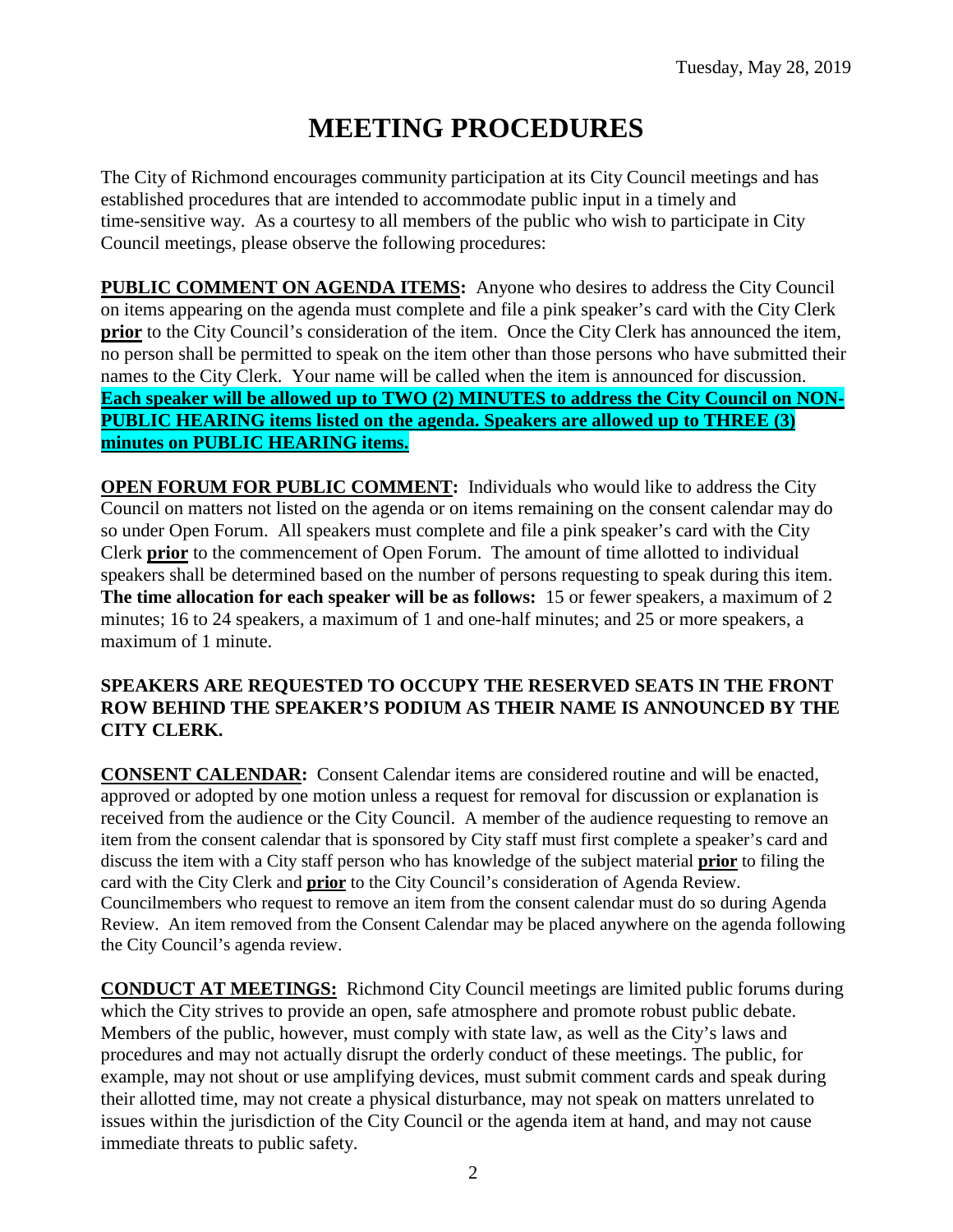**CITY HARASSMENT POLICY:** The City invites public comment and critique about its operations, including comment about the performance of its public officials and employees, at the public meetings of the City Council and boards and commissions. However, discriminatory or harassing comments about or in the presence of City employees, even comments by third parties, may create a hostile work environment, if severe or pervasive. The City prohibits harassment against an applicant, employee, or contractor on the basis of race, religious creed, color, national origin, ancestry, physical disability, medical condition, mental disability, marital status, sex (including pregnancy, childbirth, and related medical conditions), sexual orientation, gender identity, age or veteran status, or any other characteristic protected by federal, state or local law. In order to acknowledge the public's right to comment on City operations at public meetings, which could include comments that violate the City's harassment policy if such comments do not cause an actual disruption under the Council Rules and Procedures, while taking reasonable steps to protect City employees from discrimination and harassment, City Boards and Commissions shall adhere to the following procedures. If any person makes a harassing remark at a public meeting that violates the above City policy prohibiting harassment, the presiding officer of the meeting may, at the conclusion of the speaker's remarks and allotted time: (a) remind the public that the City's Policy Regarding Harassment of its Employees is contained in the written posted agenda; and (b) state that comments in violation of City policy are not condoned by the City and will play no role in City decisions. If any person makes a harassing remark at a public meeting that violates the above City policy, any City employee in the room who is offended by remarks violating the City's policy is excused from attendance at the meeting. No City employee is compelled to remain in attendance where it appears likely that speakers will make further harassing comments. If an employee leaves a City meeting for this reason, the presiding officer may send a designee to notify any offended employee who has left the meeting when those comments are likely concluded so that the employee may return to the meeting. The presiding officer may remind an employee or any council or board or commission member that he or she may leave the meeting if a remark violating the City's harassment policy is made. These procedures supplement the Council Rules and Procedures relating to disruption of orderly conduct at Council meetings.

Any law enforcement officer on duty or whose service is commanded by the presiding officer shall be Sergeant-at-Arms of the Council meetings. He/she, or they, shall carry out all orders and instructions given by the presiding officer for the purpose of maintaining order and decorum at the Council meetings (City Council Rules of Procedure and Order Section III F, RMC Section 2.12.030).

**\*\*\*\*\*\*\*\*\*\*\*\*\*\*\*\*\*\*\*\*\*\*\*\*\*\*\*\*\*\*\*\*\*\*\*\*\*\*\*\*\*\*\*\*\*\*\*\*\*\*\*\*\*\*\*\*\*\***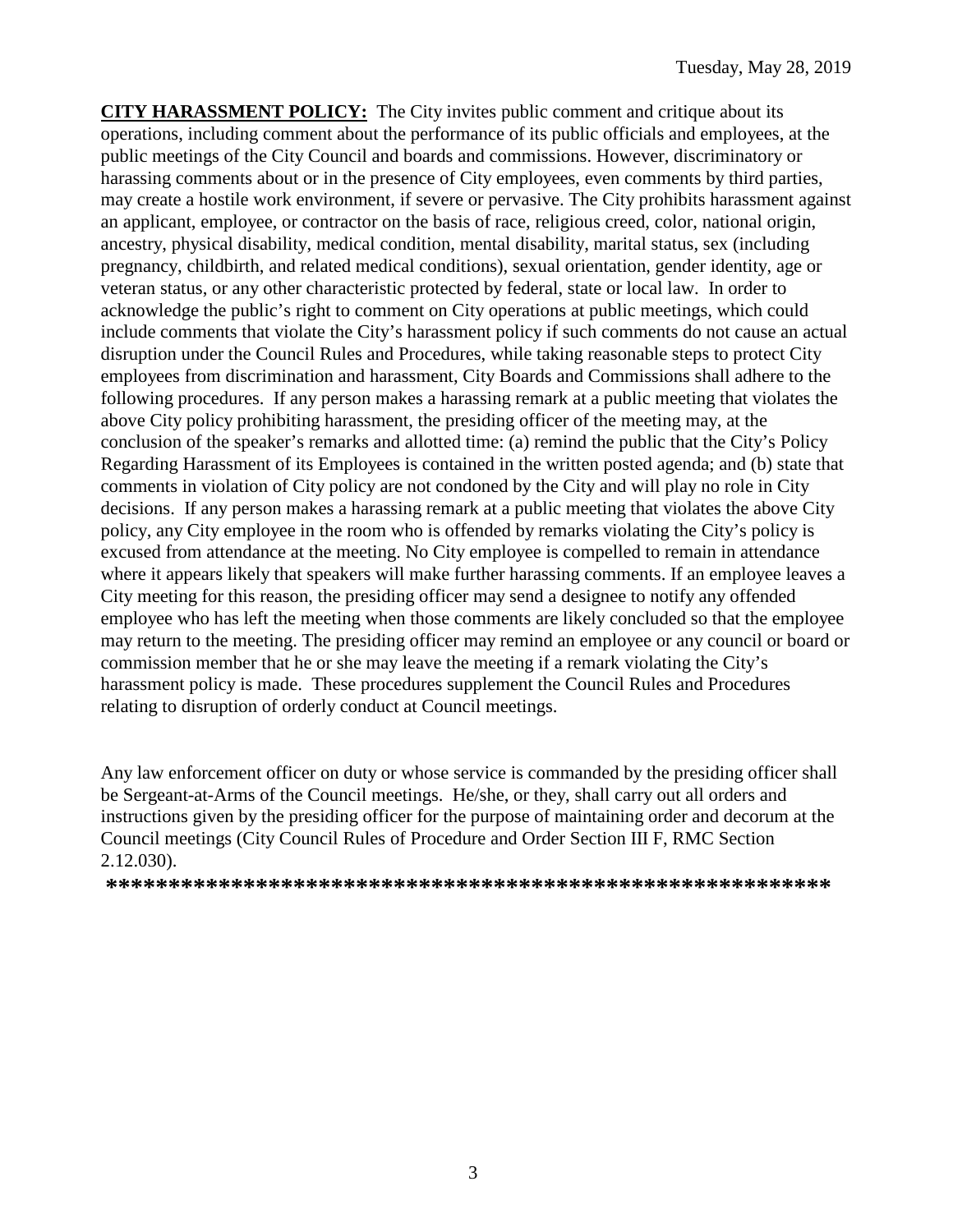# **OPEN SESSION TO HEAR PUBLIC COMMENT BEFORE CLOSED SESSION**

6:00 p.m.

#### **A. ROLL CALL**

**B. PUBLIC COMMENT BEFORE CLOSED SESSION**

#### **C. ADJOURN TO CLOSED SESSION**

### **CLOSED SESSION**

Shimada Room of the Community Services Building

#### **A. CITY COUNCIL**

**A-1.** CONFERENCE WITH LEGAL COUNSEL - EXISTING LITIGATION (paragraph (1) of Subdivision [d] of Government Code Section 54956.9):

Hill vs. City of Richmond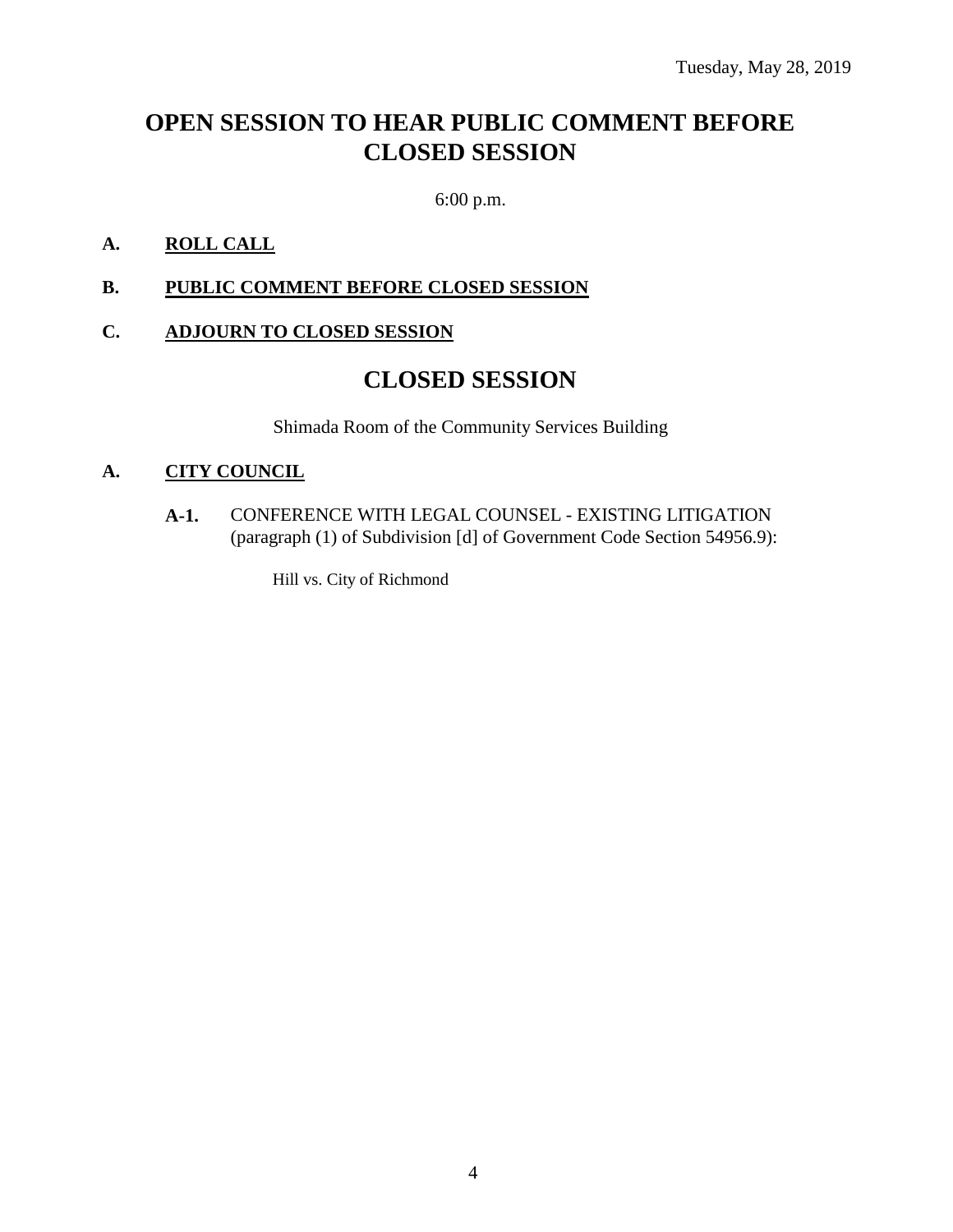# **REGULAR MEETING OF THE RICHMOND CITY COUNCIL**

6:30 p.m.

#### **A. PLEDGE TO THE FLAG**

- **B. ROLL CALL**
- **C. STATEMENT OF CONFLICT OF INTEREST**
- **D. AGENDA REVIEW**

#### **E. PRESENTATIONS, PROCLAMATIONS, AND COMMENDATIONS**

- **E-1.** PRESENT certificates to the Richmond Crime Prevention TECHS All-Stars Reading Is Fun Book Club students - Office of the Mayor (Mayor Tom Butt 620- 6503).
- **E-2.** PROCLAMATION declaring June 2019 as Diversity Celebration Month in the City of Richmond in celebration of Juneteenth, LGBT Pride, and Immigrant Heritage Month - Office of the Mayor (Mayor Tom Butt 620-6503).
- **E-3.** PROCLAMATION declaring May 2019, as Historic Preservation Month in the City of Richmond - Office of the Mayor (Mayor Tom Butt 620-6503).
- **E-4.** ANNOUNCE recent resignations from City of Richmond boards, commissions, and committees; and ANNOUNCE vacancies as of May 22, 2019, and ask that interested individuals send applications to the City Clerk - Office of the Mayor (Mayor Tom Butt 620-6503).

#### **F. REPORT FROM THE CITY ATTORNEY OF FINAL DECISIONS MADE DURING CLOSED SESSION**

#### **G. REPORT FROM THE CITY MANAGER**

#### **H. OPEN FORUM FOR PUBLIC COMMENT**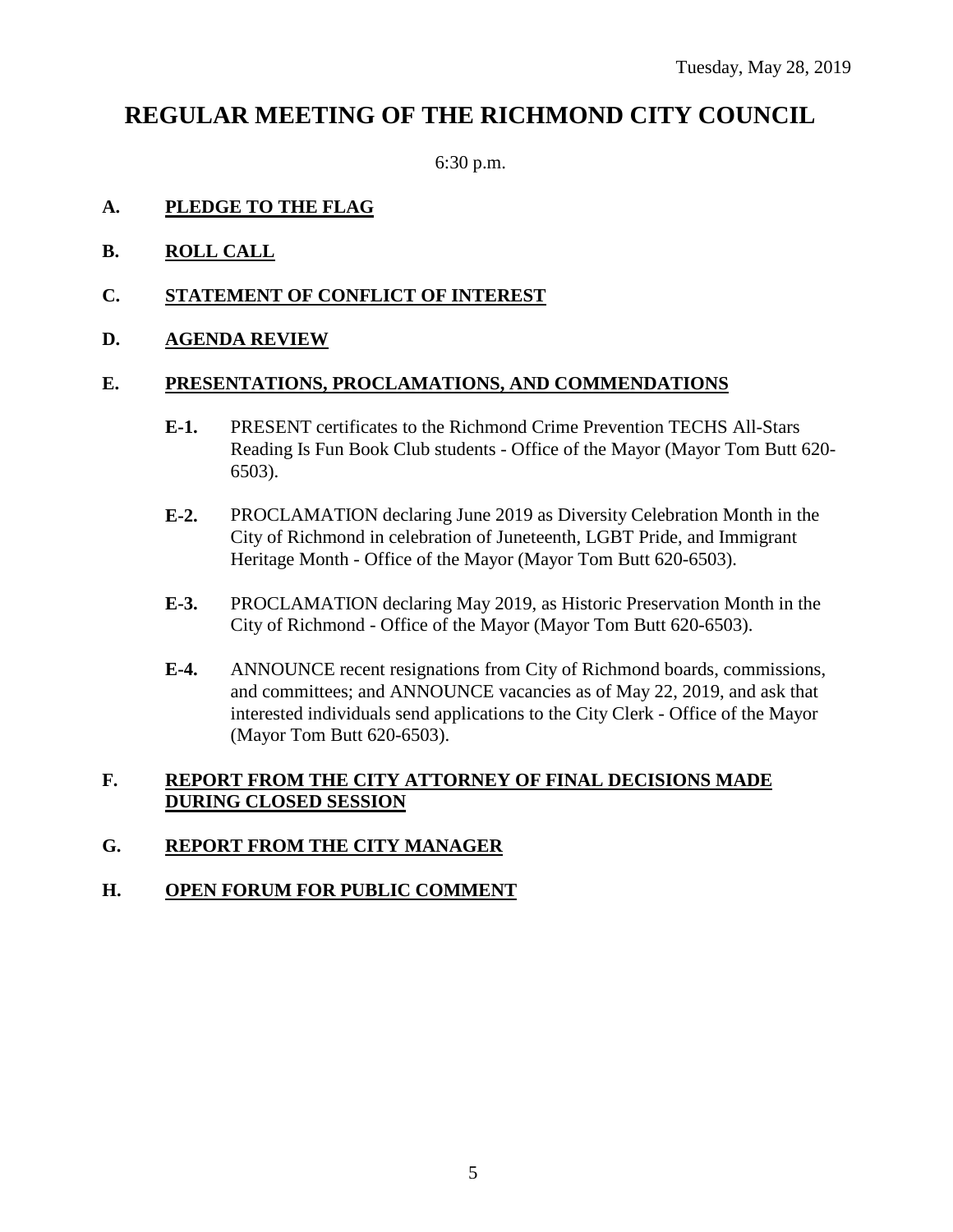#### **I. CITY COUNCIL CONSENT CALENDAR**

- **I-1.** APPROVE the following appointments and re-appointments: Richmond Rent Board: Alana Grice Conner, new appointment, seat #1, term expiration date March 21, 2021, Virginia Finlay, re-appointment, seat #2, term expiration date March 21, 2021, Emma Gerould, re-appointment, seat #3, term expiration date March 21, 2021, David Gray, re-appointment, seat #4, term expiration date March 21, 2021, Lauren Maddock, re-appointment, seat #5, term expiration date March 21, 2021; and Community Police Review Commission: Porschea Brown, new appointment, seat #2, filling an unexpired term with and expiration date of November 1, 2020, Christopher Whitmore, new appointment, seat #5, term expiration date November 1, 2021, Randy Joseph, new appointment, seat #6, term expiration date November 1, 2021, Steven Lacy, new appointment, seat #7, term expiration date November 1, 2021; and Planning Commission: Nancy Baer, re-appointment, seat #1, term expiration date June 30, 2020, Jen Loy, reappointment, seat #2, term expiration date June 30, 2020, David Tucker, reappointment, seat #3, term expiration date June 30, 2021, Andrew Butt, reappointment, seat #4, term expiration date June 30, 2020, Michael Huang, reappointment, seat #5, term expiration date June 30, 2020, Claudia Garcia, reappointment, seat #6, term expiration date June 30, 2020, and Brandon Evans, new appointment, seat #7, term expiration date June 30, 2020 - Office of the Mayor (Mayor Tom Butt 620-6503).
- **I-2.** PROCLAMATION in recognition of Peace Officers' Memorial Day and National Police Week from May 12th through May 18th, 2019 - Councilmember Nathaniel Bates (620-6593).

#### **J. BUDGET SESSION**

- **J-1.** RECEIVE an update on the draft operating budget for fiscal year 2019-20 and the Capital Improvement Plan budget for fiscal years 2019-24 – Finance Department (Belinda Warner 620-6740/Markisha Guillory 620-5434).
- **J-2.** RECEIVE a presentation from Russ Branson of Public Financial Management (PFM) Group Consulting, LLC on the five year budget forecast model - Finance Department (Belinda Warner 620-6740).

#### **K. STUDY AND ACTION SESSION**

**K-1.** RECEIVE an informational presentation from the Office of Neighborhood Safety (ONS) regarding the Department's mission, program, work, role in eliminating gun violence in the City of Richmond, to achieve the Council's stated goal of No homicides for a year - Office of Neighborhood Safety (Sam Vaughn 620-5404). **This item was continued from the April 23, 2019, agenda.**